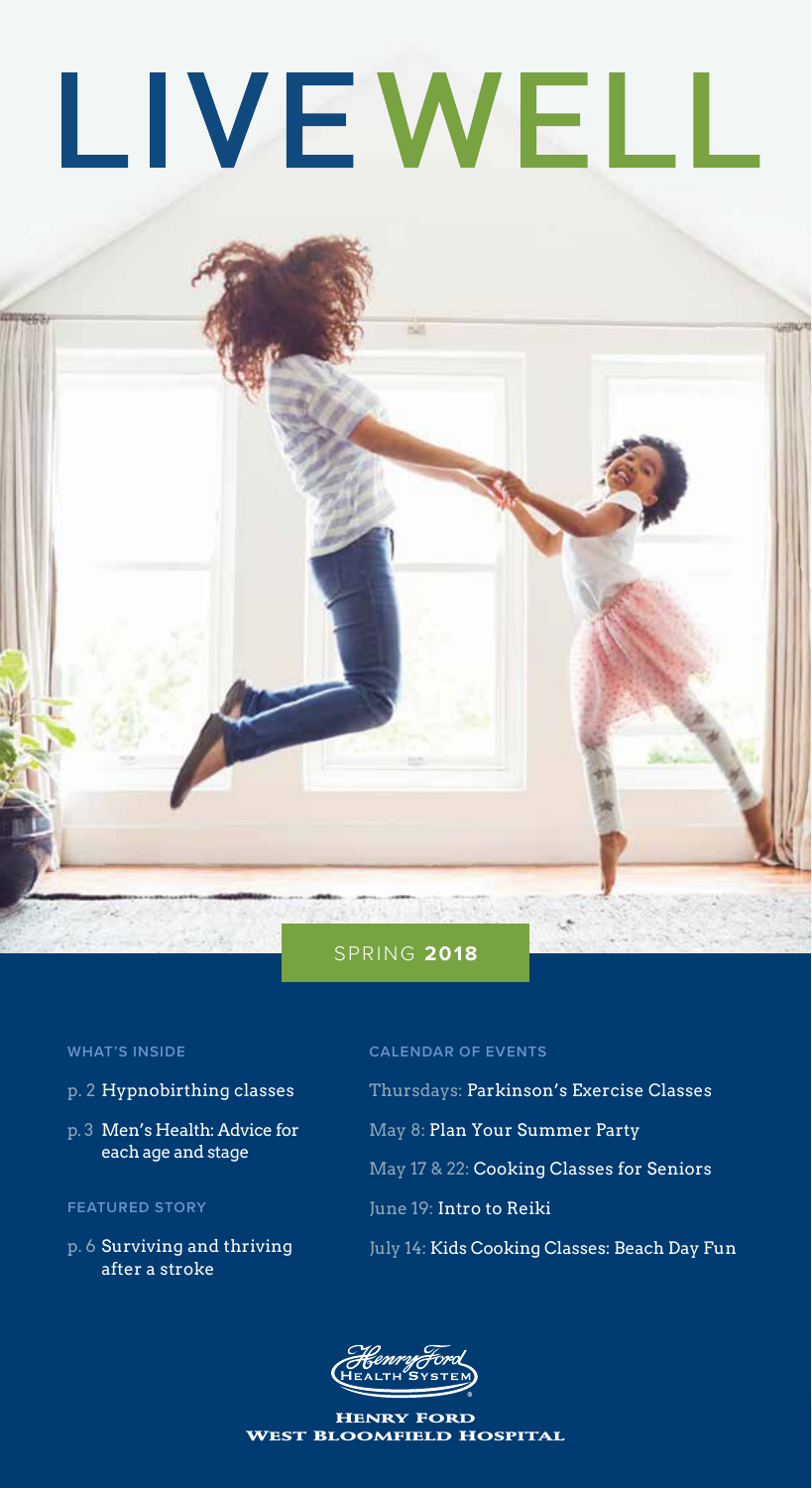# **HYPNOBIRTHING CLASSES** Now Offered at Henry Ford West Bloomfield

HYPNOBIRTHING OFFERS A PEACEFUL, POSITIVE METHOD TO GIVING BIRTH. It is built around an educational process that includes breathing, relaxation, visualization and meditation.

*To learn more, visit HenryFord.com/WelcomeBaby and select Childbirth Education.*



# Walk for **HEART HEALTH**

#### DID YOU KNOW HEART DISEASE IS THE #1 LEADING CAUSE OF DEATH

IN THE UNITED STATES? Join us as we partner with the American Heart Association as a sponsor for the 2018 Heart Walk. The walk is on Saturday, May 12, on the campus of Wayne State University. Help us reach our goal by joining the Henry Ford Health System team or donating.

*Visit www2.heart.org/goto/HFHS*

# Free **E-NEWSLETTER**

ARE YOU INTERESTED IN FINDING OUT WHAT'S HAPPENING at Henry Ford West Bloomfield Hospital? Get connected and sign up for our FREE monthly health e-newsletter featuring health and wellness articles, classes and events, special offers and more.

*Visit HenryFord.com/WBENEWS to sign up today.*

# Road Construction **Around Hospital**

THIS SPRING AND SUMMER, MAPLE ROAD WILL BE UNDER CONSTRUCTION BETWEEN DRAKE AND APPLE BLOSSOM ROADS. Construction may cause delays when traveling to the hospital for appointments and procedures. *Visit HenryFord.com/ WestBloomfield for a map detailing the construction and additional information.*



# **MEN'S HEALTH:**  ADVICE FOR EACH AGE AND STAGE

#### AVOIDING AGING IS AN IMPOSSIBLE FEAT,

and men undergo several functional changes and changes in appearance as they age. Here's what men should watch for as they journey into their golden years:

#### **IN YOUR TEENS**

Most growth happens during the teen years. Talk to your kids and make sure they're comfortable with the changes they're experiencing.

#### **IN YOUR 20s**

Adopt healthy habits now and take steps to prevent substance abuse, accidents and sexually transmitted diseases that could have long-lasting effects.

#### **IN YOUR 30s AND 40s**

Practice self-care and lower stress. Your metabolism slows in your 30s and 40s, so eat healthy, get seven to nine hours of sleep, and work out four to five times each week.

#### **IN YOUR 50s AND BEYOND**

Focus on brain and heart health and take steps to prevent falls. Continue with regular preventive care checkups, and get screening exams for colon and prostate cancer.

*Make it a practice to stay on top of your health. Visit HenryFord.com or call 1-800-HENRYFORD (436-7936) to find a Henry Ford primary care physician.* 

# A Message **FROM THE CEO**



AFTER A LONG WINTER, SPRING HAS FINALLY ARRIVED, making this the

perfect time to welcome a sense of renewal through adopting a healthier lifestyle. At Henry Ford West Bloomfield Hospital, we strive to help our patients achieve this through our exceptional clinical services and special programs designed around you.

In this issue of LiveWell, you will learn more about how men can stay healthy throughout all stages of life, and the importance of acting fast in the event of a stroke.

You'll also learn about a special new research program from Henry Ford Health System.

Finally, our classes and events schedule offers exciting wellness and cooking classes.

For more information on services, programs and to find a doctor at Henry Ford West Bloomfield Hospital, visit HenryFord.com.

Yours in good health,

-M/ Lorria

*Lynn M. Torossian* President and CEO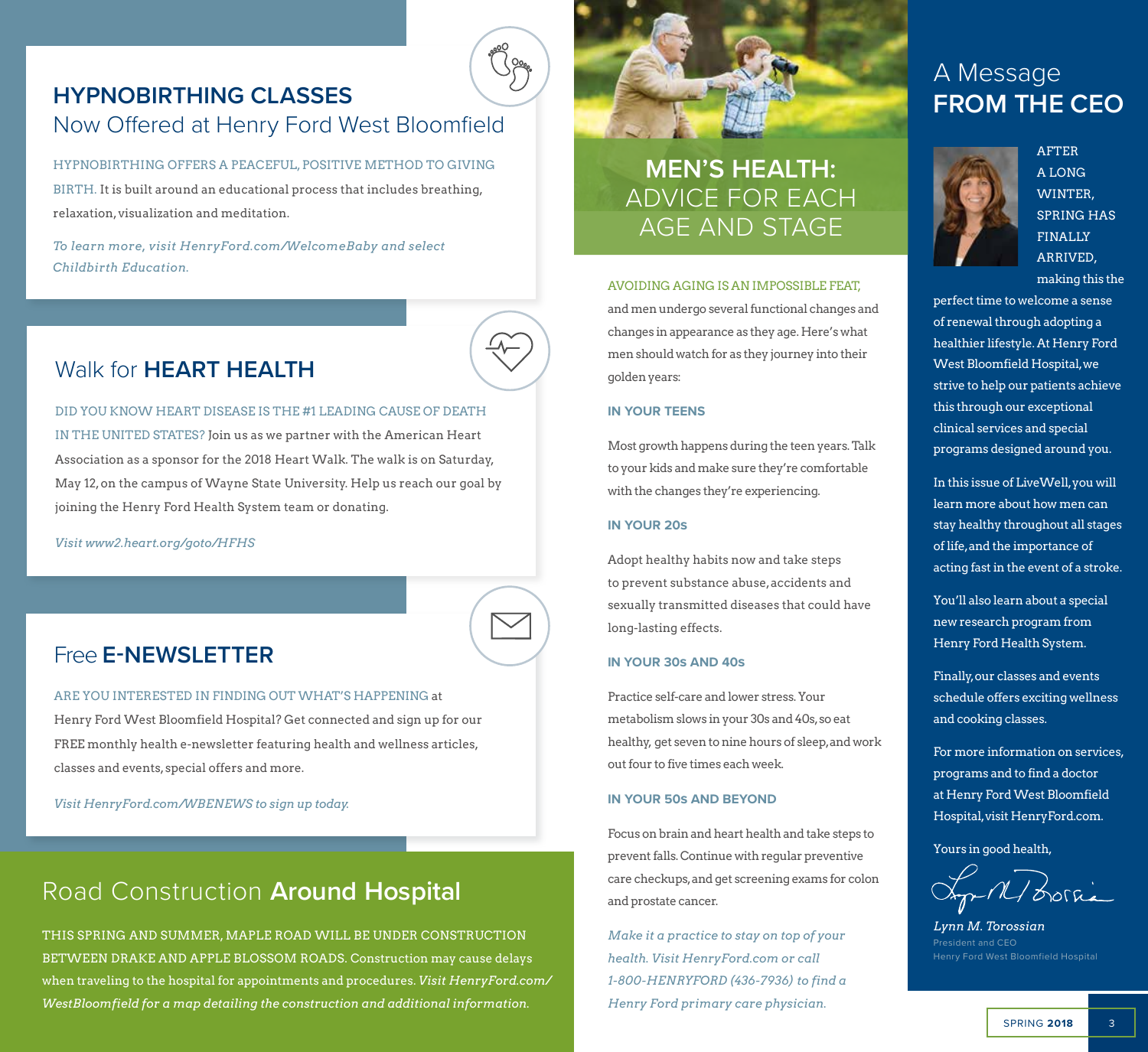

# THE FUTURE OF HEALTH **BEGINS WITH YOU**

HENRY FORD HEALTH SYSTEM, IN PARTNERSHIP WITH THE NATIONAL INSTITUTES OF HEALTH, INVITES YOU TO PARTICIPATE IN THE ALL OF US RESEARCH PROGRAM.

The program goal for All of Us is simple: We want to speed up health research and medical breakthroughs. To do this, we're asking for one million people to come together to lead the way in enabling better care for all of us.

Participants will share information about their health, including biological and physical measurements, lifestyle habits and environmental exposures. The more researchers know about what makes each of us unique, the more tailored our health care can become.

This program aims to make advances in precision medicine, which can help inform people about the best ways to stay healthy, and help find the right kinds of treatments if you do get sick.

#### **WHAT WILL YOU ASK ME TO DO?**

If you decide to join All of Us, we will ask you to share different kinds of details. We will ask you basic information like your name and where you live, questions about your family, home and work. If you have an electronic health record, we will ask for access. We also will ask you to give samples, such as blood or urine. Upon completion, you will be given a \$25 gift card for enrolling in the program.

#### **HOW LONG WILL ALL OF US LAST?**

All of Us may last for at least 10 years. We hope you will stay involved over

time. If you join, you can withdraw or quit at any time for any reason without penalty.

#### **HOW DO I PARTICIPATE?**

To enroll in the All of Us Research Program, individuals need to be at least 18 years old and currently live anywhere in the United States. They do not need to be citizens.

**WANT MORE INFORMATION?**

*Call 1-844-893-3908 or email AllofUs@hfhs.org. Enroll online at henryford.com/JoinAllofUs.*



*Come help Henry Ford Health System celebrate our diverse community, bring families together, and learn how the future of health is beginning with YOU and the All of Us Research Program.*

**HELD AT:**

Ford Field, 2000 Brush St, Detroit, MI 48226 Sunday, May 6, 2018, from 1-5 p.m Admission and parking is FREE

#### **PROGRAM ACTIVITIES INCLUDE:**

- · Tour of the Detroit Lions locker room and Ford Field
- · Music, games, prizes, food
- · Health and wellness experts
- · Family-friendly community and art activities
- · Information and Q&A on the All of Us Research Program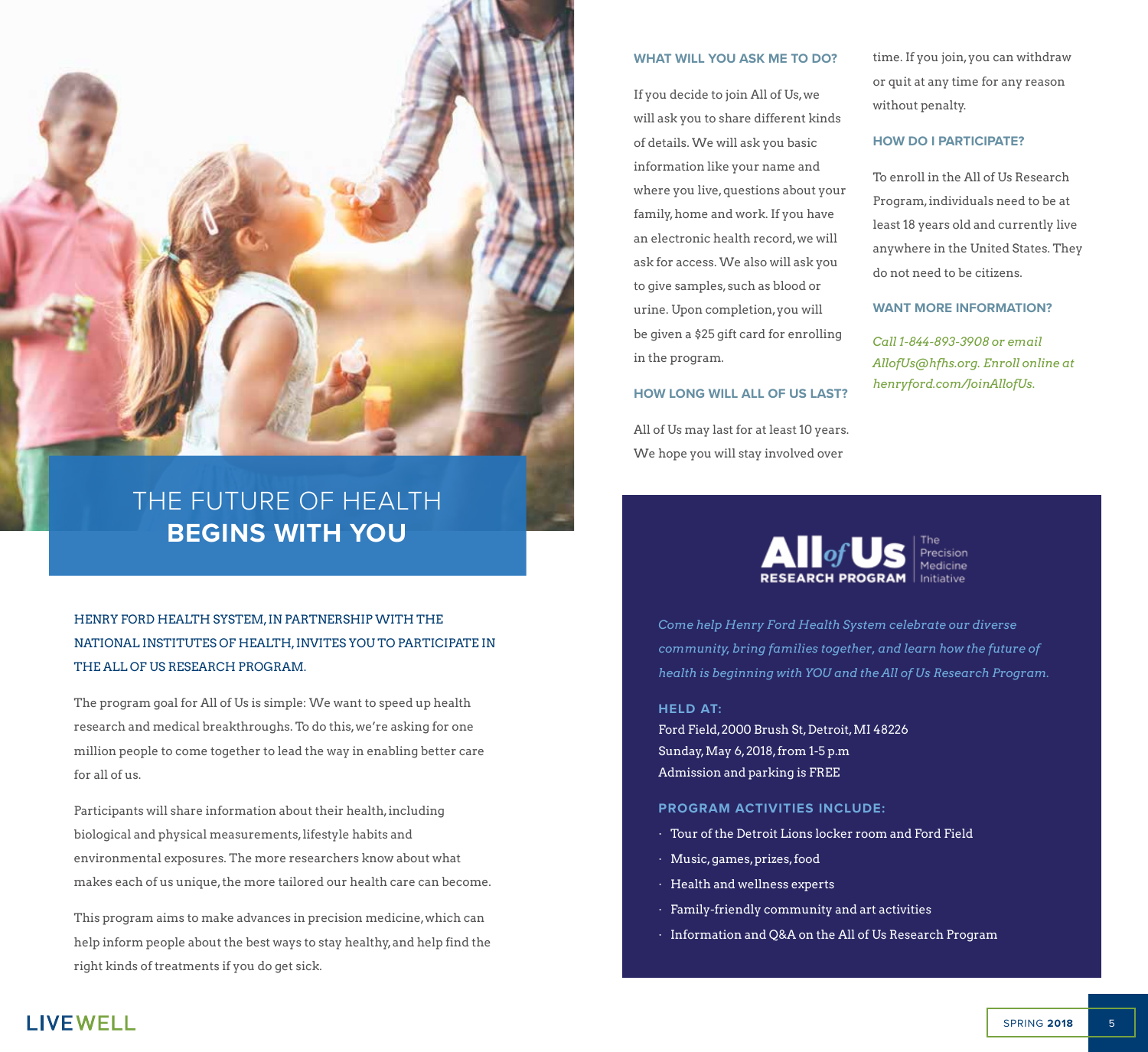# IT'S ALL ABOUT TIME – **SURVIVING AND THRIVING AFTER A STROKE**



*Panayiotis Mitsias,* 

*M.D.*

#### WHEN SOMEONE IS EXPERIENCING STROKE SYMPTOMS, TIME IS OF THE ESSENCE.

"During a stroke, the brain loses seven million neurons a minute. When brain cells die, permanent damage can occur, so there is no time to lose in seeking medical treatment," says Panayiotis Mitsias, M.D., stroke neurologist, Henry Ford Hospital and Henry Ford West Bloomfield Hospital.

According to the American Heart Association, stroke is the fifth leading cause of death in the U.S. On average, someone suffers a stroke every 40 seconds and someone dies of a stroke every four minutes.

#### **RAPID DIAGNOSIS, ADVANCED TREATMENT**

All patients showing symptoms of an acute stroke need to be evaluated and treated rapidly, which is why Henry Ford West Bloomfield Hospital has a team of dedicated neurologists and emergency department physicians trained to act fast. It's critical to determine whether or not a patient can receive therapies such as intravenous tPA (tissue plasminogen activator) and/or endovascular thrombectomy within a very short time of arrival. **ARM WEAKNESS**

Endovascular thrombectomy is a recent treatment option offering much hope for recovery to victims of acute stroke. It is a catheter-based treatment that results in removal of clots obstructing a large intracranial artery. It is an extremely effective treatment option that can be applied within 24 hours of symptom onset.

The clot-dissolving drug tPA must be administered within 4.5 hours of initial stroke symptoms. For both treatments, the sooner they are administered the better.

"Both treatment options improve post-stroke disability and save lives," Dr. Mitsias says. "For these to be effective, rapid evaluation and treatment is needed."

With timing of treatment so critical, it is important to be aware of the first signs of stroke, which include face drooping, arm weakness and speech difficulty.

#### **SPEAK WITH AN EXPERT**

*If you suspect you or a loved one is having a stroke, call 911 or go to the Henry Ford West Bloomfield Emergency Department. For more information or to schedule a consult with a stroke expert, visit HenryFord.com/Stroke.*  If you suspect you or a loved one is naving a stroke, call 911 or go to the<br>Henry Ford West Bloomfield Emergency Department. For more information<br>or to schedule a consult with a stroke expert, visit HenryFord.com/Stroke.

# **SPOT A STROKE F.A.S.T.**

**F.A.S.T.** is an easy way to remember the sudden signs of a stroke. **Other Symptoms you** 



**Arm Weakness**

**ARM WEAKNESS** 

#### **FACE DROOPING**

Does one side of the face droop or is it numb? Ask the person to smile.

#### **ARM WEAKNESS**

**IS ONE AND ASSESSMENT AREA** IS one arm weak or numb? Ask **person to raise both arms.** Does one arm drift downward?

#### **SPEECH DIFFICULTY**

Is speech slurred? Is the person unable to speak or hard to understand? Ask the person to repeat a simple **IS SENTEN SERVER SHOW SENTENCE, like "the sky is blue."** Is the **SPEECH DIFFICULIT** sentence repeated correctly?

#### **FILME TO CALL 9-1-1**

symptoms, even if the symptoms go away, call 9-1-1 and get them to the hospital immediately.

#### **Time to call 9-1-1 If the person shows STROKEASSOCIATION.ORG/WARNINGSIGNS**

#### **BEYOND F.A.S.T. – OTHER SYMPTOMS YOU SHOULD KNOW**

**should know**

- Sudden numbness or a sudden trouble weakness of the leg
- Sudden confusion or **Example 15 Sudden trouble understanding**
- Sudden trouble seeing e see in one or both eyes or contracted contract contract contract contract contract contract contract contract contract contract contract contract contract contract contract contract contract contract contract contract contract contract contract c
	- **EXECUTE:** Sudden trouble walking, dizziness, loss of balance or coordination
	- Sudden severe headache with no known cause







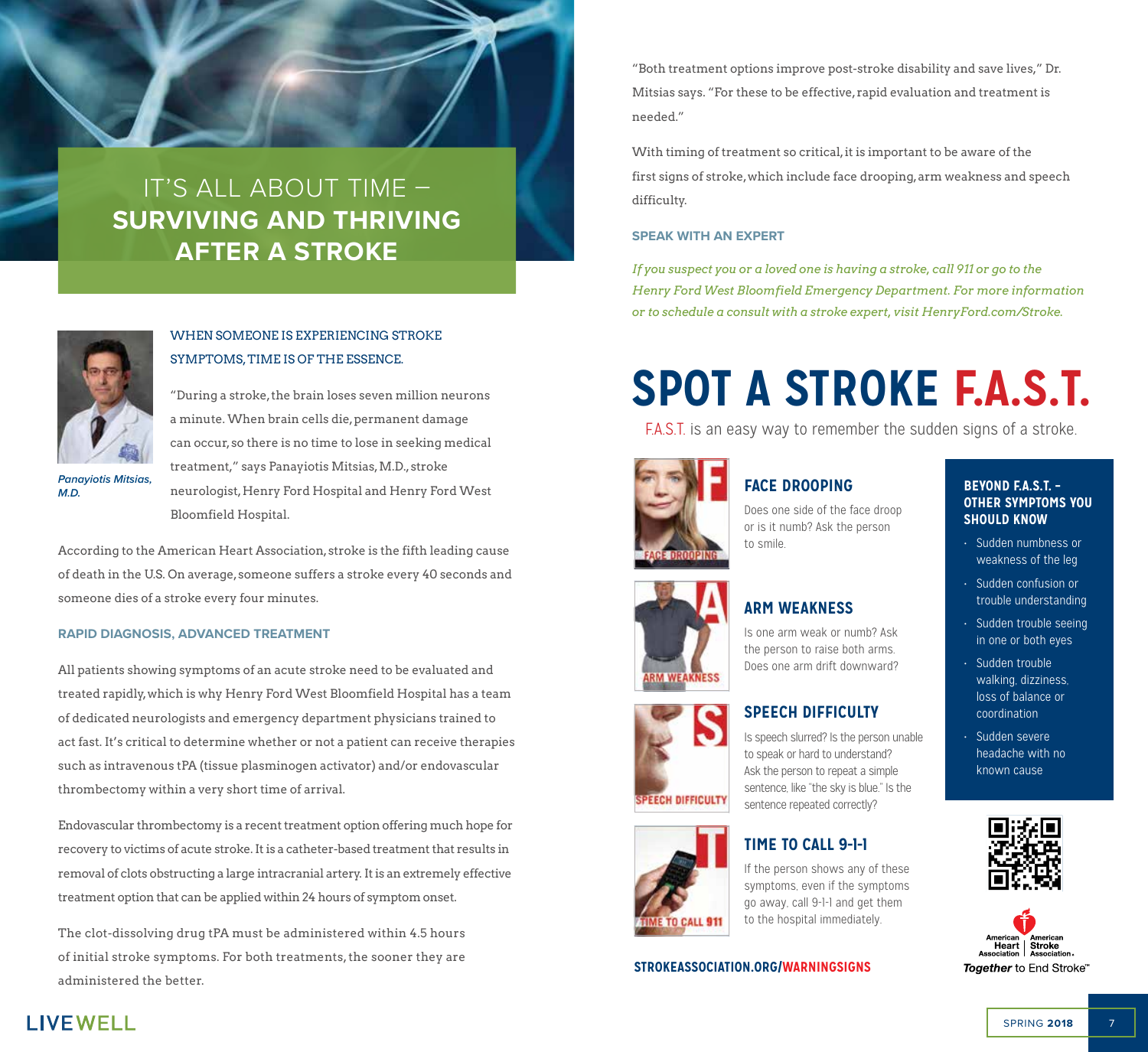

# EMERGENCY CARE **AROUND THE CLOCK**

THE EMERGENCY DEPARTMENT AT HENRY FORD WEST BLOOMFIELD HOSPITAL, now verified as a Level III Trauma Center, makes taking care of you and your family a top priority. We strive to make each visit as quick and comfortable as possible.

#### **KNOW WHEN TO GO**

For serious or life-threatening issues such as the following, call 911 or go to the Emergency Department:

- Chest pain or difficulty breathing
- Loss of consciousness
- Blurred vision
- Numbness or weakness of the face, arm or leg
- Severe bleeding
- A broken bone that punctures the skin

"We have protocols in place for providing immediate, lifesaving care," says Pino Colone, M.D., chief of emergency medicine at Henry Ford West Bloomfield Hospital. "For heart attack and stroke patients, we can activate our teams while patients are in an ambulance and treat them within minutes of their arrival."

#### **DOWNLOAD OUR FREE APP**

Be prepared and know where to go. Download the *Henry Ford ER locator smartphone app at HenryFord.com/ER.*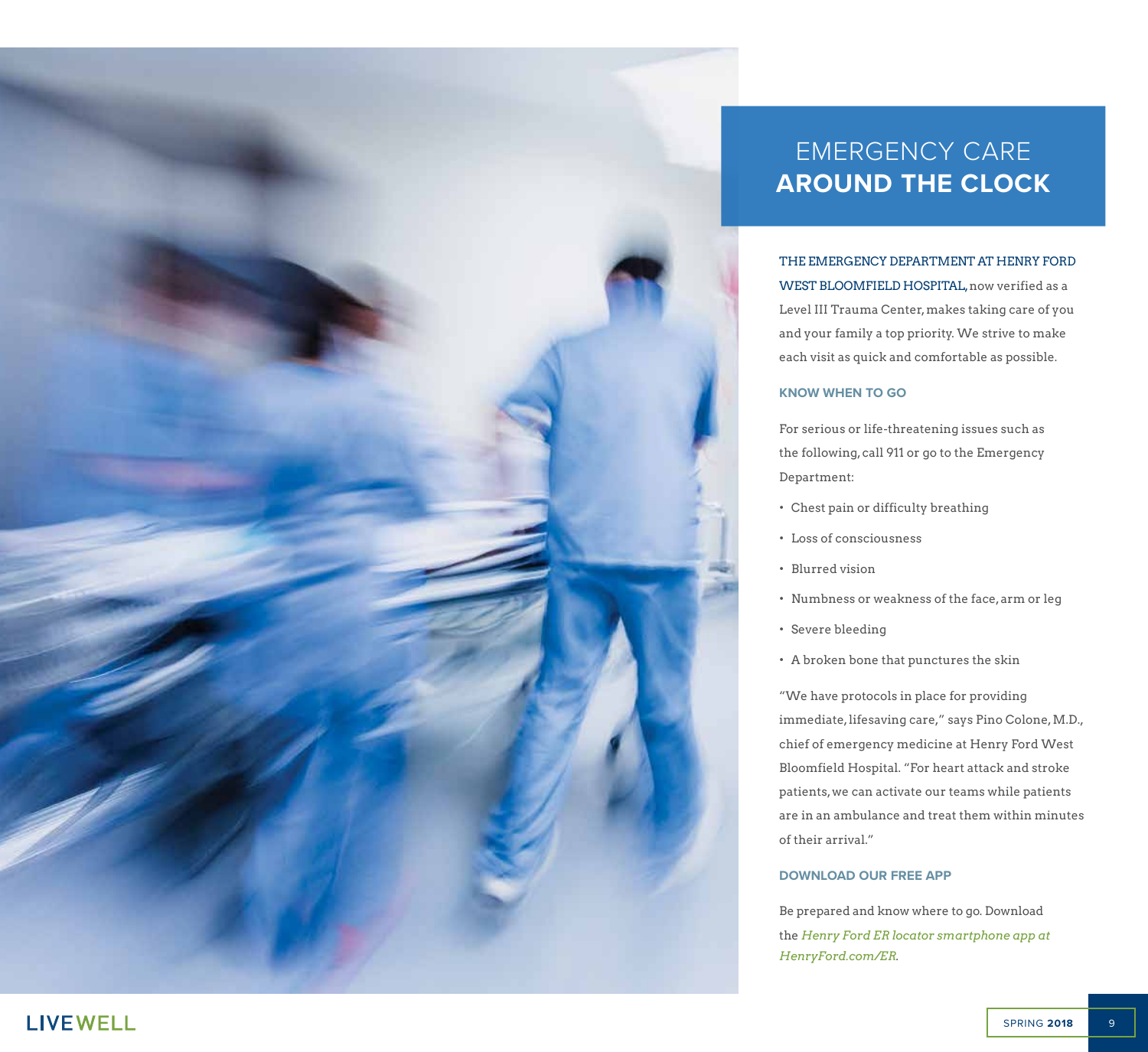

# Calendar of **EVENTS**

# **HEALTH & WELLNESS CLASSES**

Improve your health and wellness with classes and events at Vita wellness center.

*Call (248) 325-3870 or visit HenryFord.com/Vita for more information and to register.*

# Oncology Patients

MONDAYS, 3:30 P.M. THURSDAYS, 2 P.M.

*FREE. Must have physician referral. Registration required.* 

#### Intro to Reiki

Learn more about the benefits of Reiki. Sample session to follow presentation.

TUESDAY, JUNE 19 1:30 P.M.

*\$7 per person*

*Reiki Training Retreats also offered. Call Vita for details.*

#### Intro to Essential Oils

Learn more about the many wellness benefits of essential oils.

WEDNESDAY, MAY 16 6:30-8 P.M.

*\$20 per person*

**LIVEWELL** 

# FREE Blood Pressure Screening

#### EVERY TUESDAY 1-2:30 P.M.

*Located in the lobby of the West Entrance. Walk-in, no registration required.* 

#### **PARKINSON'S DISEASE CLASSES**

EVERY THURSDAY AT VITA *\$10 per class or 6 classes for \$50*

#### PWR! Moves

Research-based exercises to target motor and non-motor symptoms.

11:30 A.M.-12:30 P.M.

*Call (248) 760-2019 to register.*

#### Moving Thru Dance

Warm up, stretch and move to stimulate joints and increase range of motion.

12:30-1:30 P.M. *Call (248) 505-3951 to register.*

# **HEALTHY COOKING CLASSES**

Cooking classes are held in the Demonstration Kitchen and are designed to help you learn about the importance of healthy nutrition. All cooking classes include samples of the food prepared during the class and take-home recipes.

*Call (248) 325-3890 to register for classes or visit HenryFord.com/DK. Registration is required. \$20 per person or 2 people for \$30 per class.* 

#### It's Not Breakfast, It's Not Lunch – It's Brunch!

TUESDAY, APRIL 17 6:30-8 P.M. *\$20 per person. Registration required.*

# Plan Your Summer Party

TUESDAY, MAY 8 6:30-8 P.M.

*\$20 per person. Registration required.*



### **MAY IS OLDER AMERICANS MONTH – TWO-CLASS SERIES**

#### Dinnertime Downsizing

THURSDAY, MAY 17 11 A.M.-12:30 P.M.

*\$10 per person, includes a \$5 voucher for Henry's Café. Registration required.*

### Healthy Living Senior Style

TUESDAY, MAY 22 11 A.M.-12:30 P.M.

*\$10 per person, includes a \$5 voucher for Henry's Café. Registration required.*

### **JUNE IS MEN'S HEALTH MONTH**

Ready, Set, Grill TUESDAY, JUNE 19 6:30-8 P.M. *\$20 per person. Registration required.*

#### Summer Super Foods

WEDNESDAY, JUNE 27 6-8 P.M.

# **KIDS COOKING CLASSES**

Join us for some fun in the kitchen just for kids. Each class includes interactive cooking, delicious samples, recipes and more.

Ages 6-12.

SATURDAY, JULY 14: 10 A.M.-12 P.M. Beach Day Fun

SATURDAY, JULY 21: 10 A.M.-12 P.M. Kids Campout Cooking

SATURDAY, JULY 28: 10 A.M.-12 P.M Kids Cooking 101

SATURDAY, AUGUST 4 10 A.M.-12 P.M Oodles of Noodles

*\$25 per child, registration required.*